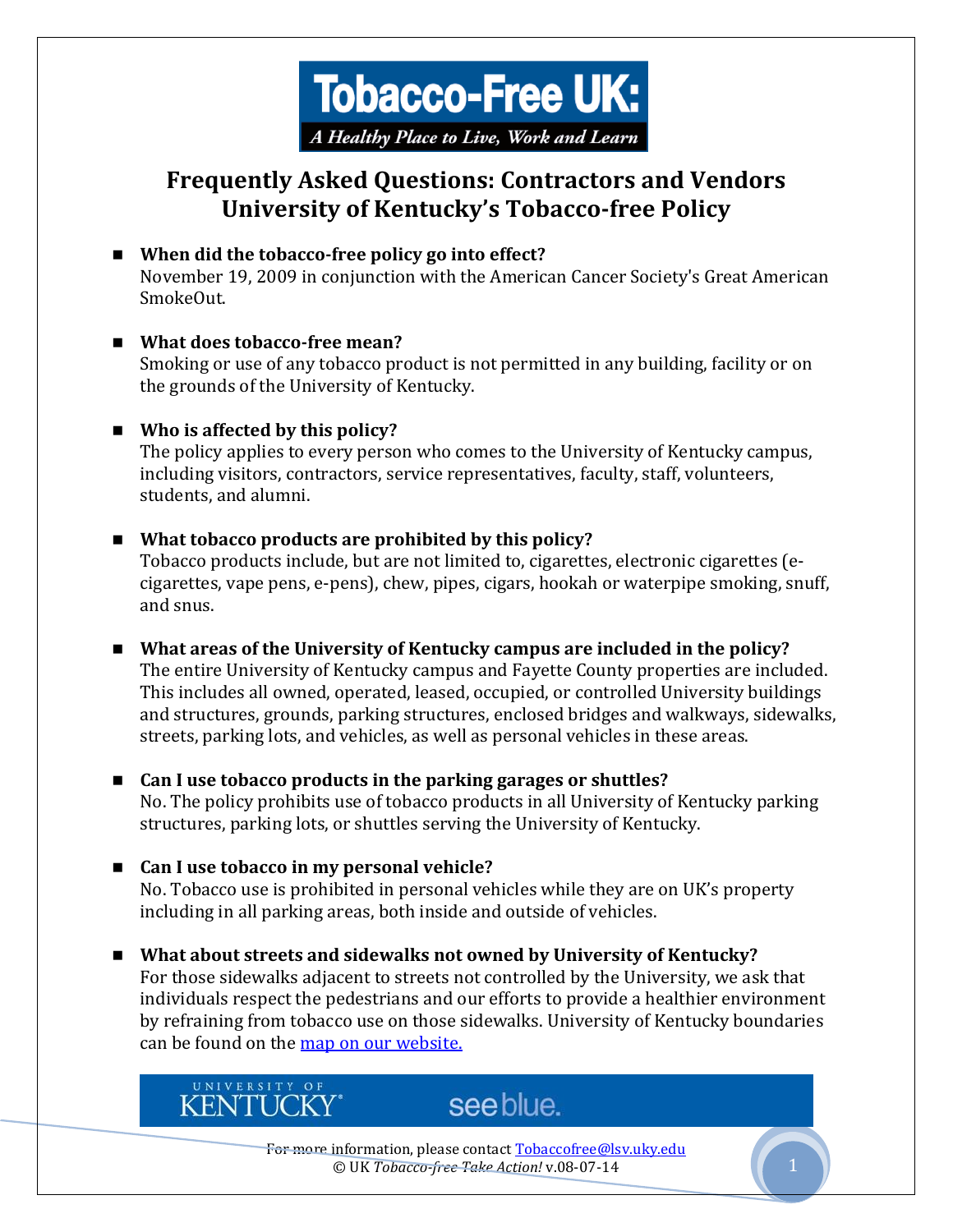

#### **Do employees, students, and contractors have to quit using tobacco?**

No. The university is not asking anyone to quit. This policy simply means that no one can use tobacco products on the University of Kentucky campus. To alleviate common cravings and to feel more comfortable while on campus, tobacco users may purchase nicotine gum and/or patches at low cost at University of Kentucky convenience stores, pharmacies, and hospital gift shops.

#### **Are other universities tobacco-free?**

Yes. As of July 2014, there are 1,372 other United States colleges and universities with tobacco-free or smoke-free policies covering the entire campus, indoors and out.

## **Why are there not designated smoking areas on campus?**

The goal is to make University of Kentucky a healthy place to live, work and learn. Designated areas don't support the goal of the policy: to promote a healthy environment.

## ■ What is the main reason for the tobacco-free policy at UK?

The University of Kentucky has a vital interest in maintaining a safe and healthy environment for our students, employees, patients and visitors. Science is clear: the use of tobacco products constitutes a significant health hazard. Smoking is the single most preventable cause of death in the U.S. In addition, Kentucky spends over \$1 billion per year treating people who get sick from using tobacco products.

## ■ How can UK justify prohibiting smokeless tobacco when it does not give off **secondhand smoke?**

Smokeless tobacco products are harmful and are not a safe alternative to smoking. All tobacco users face health-related injuries and preventable diseases (i.e., oral cancers). More than \$1 billion per year is spent on treating people who get sick from using tobacco products in Kentucky. The use of tobacco products leads to premature death and chronic, debilitating disease, and UK is taking the lead on creating a healthier Kentucky.

## **What do I do if I see someone violating the tobacco-free policy?**

University of Kentucky believes compliance is everyone's business. If comfortable doing so, you can approach the violator in a kind, compassionate way. You might say, *"Hello, my name is \_\_\_\_\_, and I am an (employee, student, contractor) here at UK. Are you aware that UK's campus is tobacco-free? I ask you to please respect others on campus and put your cigarette out (or other tobacco product) and dispose of it in a trash can."*

You can also report violations to our tobacco-free report line via th[e website](http://www.uky.edu/TobaccoFree/report_violations.html) or you can send an email with details of the violation (i.e., date, time, location, name/details of the violator) to [ReportTFviolation@uky.edu](https://exchange.uky.edu/owa/redir.aspx?C=ccc4011c84464e37a6823a0549548e8c&URL=mailto%3aReportTFviolation%40uky.edu) For more information on the policy Implementation Guidelines, [visit the website.](http://www.uky.edu/TobaccoFree/files/guidelines.pdf)